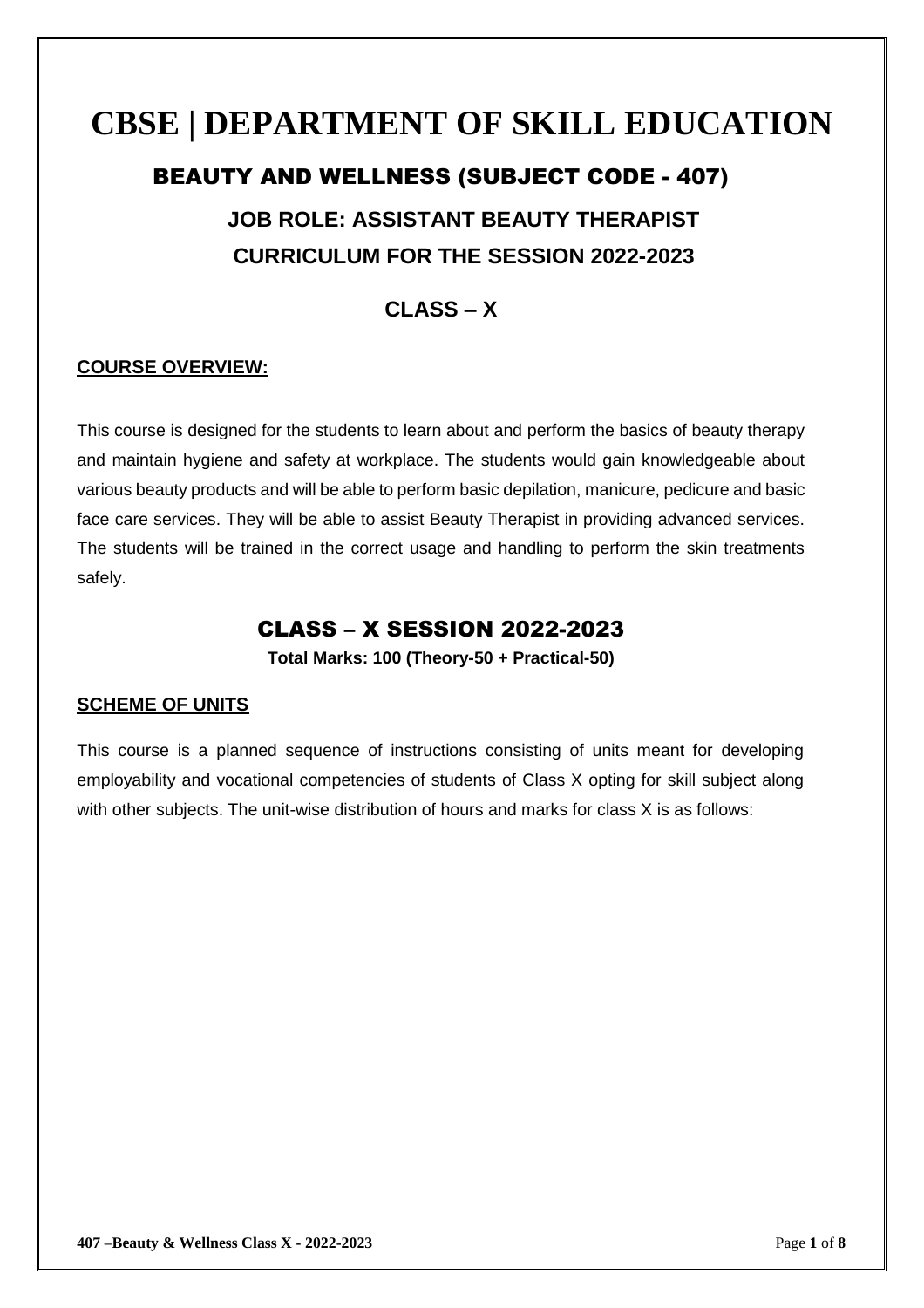## BEAUTY AND WELLNESS (SUBJECT CODE - 407)

**CLASS X (SESSION 2022-2023) Total Marks: 100 (Theory-50 + Practical-50)**

|             | <b>UNITS</b>                                                                  | <b>NO. OF HOURS</b><br>for Theory and<br><b>Practical</b><br>200 |                                | <b>MAX. MARKS</b><br>for Theory and<br><b>Practical</b><br>100 |  |
|-------------|-------------------------------------------------------------------------------|------------------------------------------------------------------|--------------------------------|----------------------------------------------------------------|--|
|             | <b>Employability Skills</b>                                                   |                                                                  |                                |                                                                |  |
|             | Unit 1: Communication Skills-II*                                              | 10                                                               |                                |                                                                |  |
| Part A      | Unit 2: Self-Management Skills-II                                             | 10                                                               |                                | 3                                                              |  |
|             | Unit 3 : ICT Skills-II                                                        | 10                                                               |                                | 3                                                              |  |
|             | Unit 4 : Entrepreneurial Skills-II                                            |                                                                  | 15                             | $\overline{4}$                                                 |  |
|             | Unit 5 : Green Skills-II*                                                     |                                                                  | 10                             |                                                                |  |
|             | <b>Total</b>                                                                  |                                                                  | 50                             | 10                                                             |  |
|             | <b>Subject Specific Skills</b>                                                | <b>Theory</b><br>(In Hours)                                      | <b>Practical</b><br>(In Hours) | <b>Marks</b>                                                   |  |
| <u>ന</u>    | Unit 1: Basic Skin care Services                                              | 13                                                               | 30                             | 20                                                             |  |
| Part        | Unit 2: Basic Depilation Services                                             | 12                                                               | 30                             |                                                                |  |
|             | Unit 3 : Perform Simple Make Up Services                                      | 8                                                                | 30                             |                                                                |  |
|             | Unit 4: Create a Positive impression                                          | 02                                                               | 10                             | 20                                                             |  |
|             | <b>Total</b>                                                                  | 35                                                               | 100                            | 40                                                             |  |
|             | <b>Practical Work</b>                                                         |                                                                  |                                |                                                                |  |
| $\mathbf C$ | <b>Practical Examination</b>                                                  |                                                                  |                                | 15                                                             |  |
| Part        | <b>Written Test</b>                                                           |                                                                  |                                | 10                                                             |  |
|             | Viva Voce                                                                     |                                                                  |                                | 10                                                             |  |
|             | <b>Total</b>                                                                  |                                                                  |                                | 35                                                             |  |
|             | <b>Project Work/ Field Visit/ Practical</b><br><b>File/ Student Portfolio</b> |                                                                  |                                | 10                                                             |  |
| Part        | Viva Voce                                                                     |                                                                  | 15                             | 05                                                             |  |
|             | <b>Total</b>                                                                  |                                                                  | 10                             | 15                                                             |  |
|             | <b>GRAND TOTAL</b>                                                            |                                                                  | 200                            | 100                                                            |  |

**Note: \* marked units are to be assessed through Internal Assessment/ Student Activities. They are not to be assessed in Theory Exams**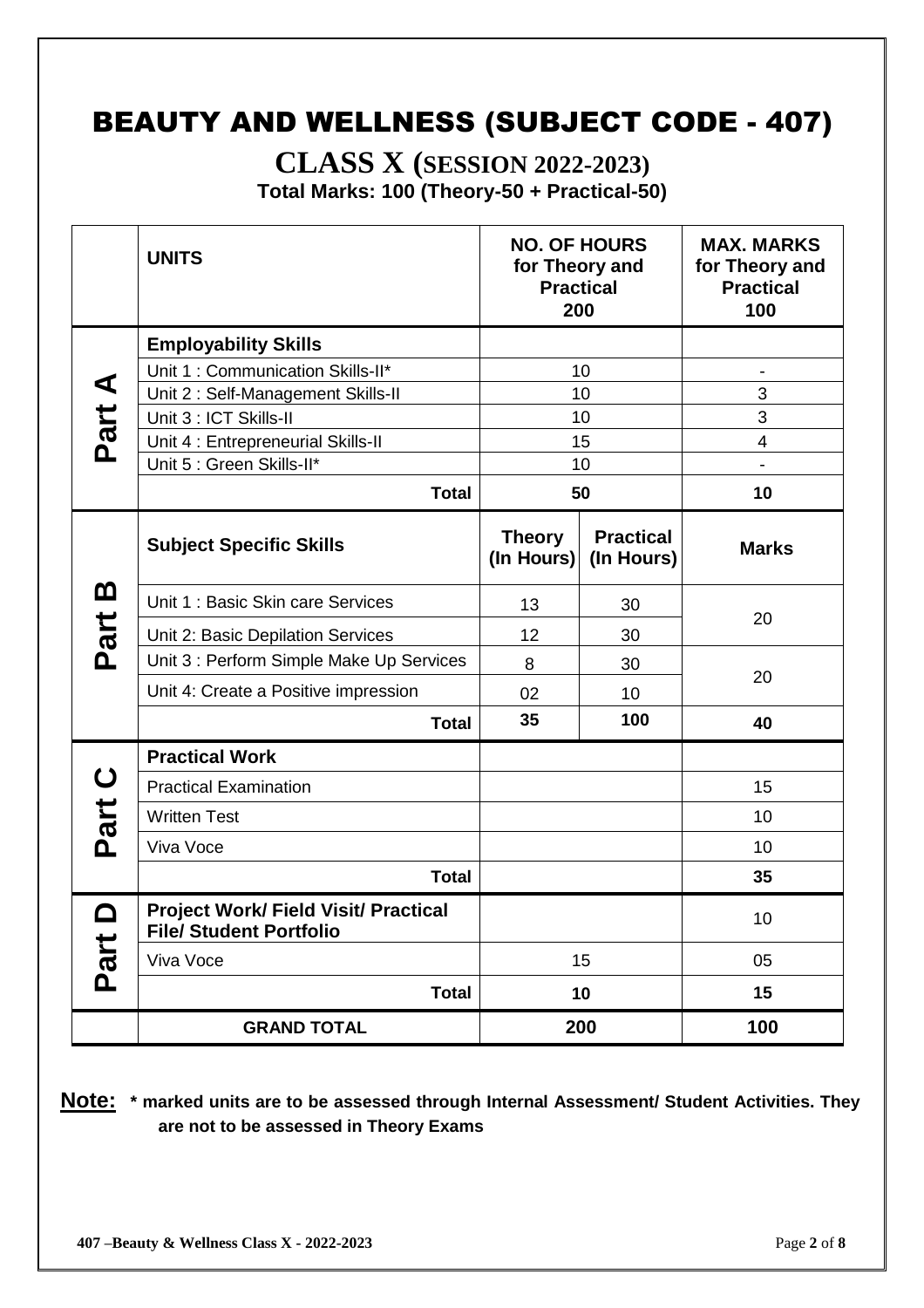#### **DETAILED CURRICULUM/ TOPICS:**

#### **Part-A: EMPLOYABILITY SKILLS**

| <b>S. No.</b> | <b>Units</b>                                                     | <b>Duration in Hours</b> |
|---------------|------------------------------------------------------------------|--------------------------|
| 1.            | Unit 1: Communication Skills-II*                                 | 10                       |
| 2.            | Unit 2: Self-management Skills-II                                | 10                       |
| 3.            | Unit 3: Basic Information and Communication Technology Skills-II | 10                       |
| 4.            | Unit 4: Entrepreneurial Skills-II                                | 15                       |
| 5.            | Unit 5: Green Skills-II*                                         | 05                       |
|               | ΤΟΤΑL                                                            | 50                       |

#### **Note: \* marked units are to be assessed through Internal Assessment/ Student Activities. They are not to be assessed in Theory Exams**

**Detailed Curriculum/ Topics to be covered under Part A: Employability Skills can be downloaded from CBSE website**.

#### **Part-B – SUBJECT SPECIFIC SKILLS**

- UNIT 1 : BASIC SKIN CARE SERVICES
- UNIT 2 : BASIC DEPILATION SERVICES
- UNIT 3 : PERFORM SIMPLE MAKE UP SERVICES
- UNIT 4 : CREATE A POSITIVE IMPRESSION

### **UNIT 1: BASIC SKIN CARE SERVICES:**

| S.<br>No. | <b>LEARNING</b><br><b>OUTCOMES</b>               | <b>THEORY</b>                                                                                                                                                                                                                                                                                                                                                                                                                                                                                                                                                                                      | <b>PRACTICAL</b>                                                                                                                                                                                                                                                                                                                                                                             |
|-----------|--------------------------------------------------|----------------------------------------------------------------------------------------------------------------------------------------------------------------------------------------------------------------------------------------------------------------------------------------------------------------------------------------------------------------------------------------------------------------------------------------------------------------------------------------------------------------------------------------------------------------------------------------------------|----------------------------------------------------------------------------------------------------------------------------------------------------------------------------------------------------------------------------------------------------------------------------------------------------------------------------------------------------------------------------------------------|
| 1         | <b>Perform</b><br>basic skin<br>care<br>services | Anatomical structure of the skin -<br>1.<br>The layers of the epidermis: the<br>dermis, the subcutaneous layer;<br>the hair follicle, the hair shaft,<br>the sebaceous gland, arrector pili<br>muscle, sweat gland, and sensory<br>nerve endings<br>Functions of the skin - Sensitivity,<br>2.<br>heat regulation, absorption,<br>protection, excretion, secretion and<br>vitamin D production<br>Characteristics of the skin and skin<br>3.<br>types – oily, dry, combination etc.<br>Actions of the facial, neck and<br>4.<br>shoulder muscles - bones of the<br>head, neck and shoulder girdle, | 1 <sub>1</sub><br>Draw & label the<br>structure of skin.<br>2.<br>Demonstration of various<br>facial strokes, muscles,<br>pressure points &<br>lymphatic drainage<br>3.<br>Identification of skin type<br>& condition<br>Perform facial strokes on<br>4.<br>dummies<br>5.<br>Demonstration of<br>performing cleansing<br>process<br>Analyzing skin sensitivity<br>6.<br>& conduct patch test |
|           |                                                  |                                                                                                                                                                                                                                                                                                                                                                                                                                                                                                                                                                                                    |                                                                                                                                                                                                                                                                                                                                                                                              |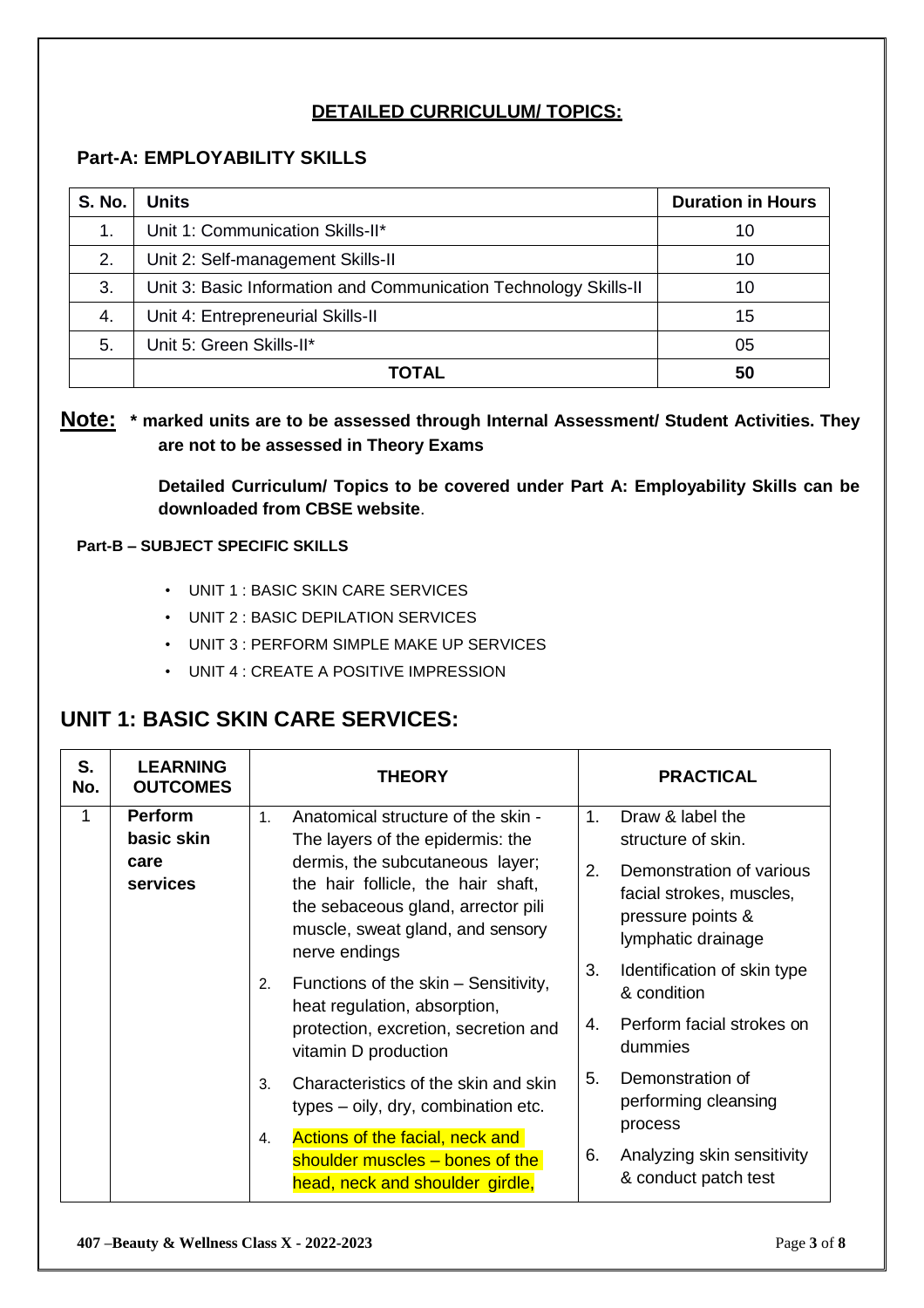| S.<br>No. | <b>LEARNING</b><br><b>OUTCOMES</b>                                                                                                                                                                                                                                                                                                                                                                                                  | <b>THEORY</b>                                                                                               | <b>PRACTICAL</b>                                                  |
|-----------|-------------------------------------------------------------------------------------------------------------------------------------------------------------------------------------------------------------------------------------------------------------------------------------------------------------------------------------------------------------------------------------------------------------------------------------|-------------------------------------------------------------------------------------------------------------|-------------------------------------------------------------------|
| 1         | <b>Perform</b><br>basic skin                                                                                                                                                                                                                                                                                                                                                                                                        | Anatomical structure of the skin -<br>5.<br>The layers of the epidermis: the                                | 7.<br>Draw & label the<br>structure of skin.                      |
|           | dermis, the subcutaneous layer;<br>care<br>services<br>the hair follicle, the hair shaft,<br>the sebaceous gland, arrector pili<br>muscle, sweat gland, and sensory<br>nerve endings<br>Functions of the skin – Sensitivity,<br>6.<br>heat regulation, absorption,<br>protection, excretion, secretion and<br>vitamin D production<br>Characteristics of the skin and skin<br>7 <sub>1</sub><br>types – oily, dry, combination etc. | 8.<br>Demonstration of various<br>facial strokes, muscles,<br>pressure points &<br>lymphatic drainage       |                                                                   |
|           |                                                                                                                                                                                                                                                                                                                                                                                                                                     | 9.<br>Identification of skin type<br>& condition                                                            |                                                                   |
|           |                                                                                                                                                                                                                                                                                                                                                                                                                                     | 10. Perform facial strokes on<br>dummies                                                                    |                                                                   |
|           |                                                                                                                                                                                                                                                                                                                                                                                                                                     | 11. Demonstration of<br>performing cleansing                                                                |                                                                   |
|           |                                                                                                                                                                                                                                                                                                                                                                                                                                     | Actions of the facial, neck and<br>8.<br>shoulder muscles - bones of the<br>head, neck and shoulder girdle, | process<br>12. Analyzing skin sensitivity<br>& conduct patch test |

| S.<br>No. | <b>LEARNING</b><br><b>OUTCOMES</b> | <b>THEORY</b>                                                                                                                                                                      |    | <b>PRACTICAL</b>                                          |
|-----------|------------------------------------|------------------------------------------------------------------------------------------------------------------------------------------------------------------------------------|----|-----------------------------------------------------------|
|           |                                    | position of the head, face, neck, chest<br>and shoulder.<br>Effect of the natural ageing process on<br>5.                                                                          | 7. | Demonstration for<br>bleach preparation<br>& application. |
|           |                                    | the skin, facial muscles and muscle tone                                                                                                                                           | 8. | Identification of                                         |
|           |                                    | Different types of skin products and<br>6.<br>methods to apply                                                                                                                     |    | products suitable<br>for skin type                        |
|           |                                    | Importance of cleansing, toning, patch<br>7.<br>test & bleach.                                                                                                                     | 9. | Demonstration of<br>the process of<br>extraction using    |
|           |                                    | Need for skin warming, different types of<br>8.                                                                                                                                    |    | comedon extractor                                         |
|           |                                    | skin warming devices and its effect on the<br>skin                                                                                                                                 |    | 10. Application of mask                                   |
|           |                                    | Black head/ white head extraction<br>9.                                                                                                                                            |    | 11. Perform toning &<br>moisturising of skin              |
|           |                                    | 10. Bleach preparation & application                                                                                                                                               |    |                                                           |
|           |                                    | 11. Face clean-up                                                                                                                                                                  |    |                                                           |
|           |                                    | 12. Different types of masks and their effects<br>on the skin Masks: Cream, warm oil, clay,<br>peel off, thermal, etc. links between mask<br>application timing and skin condition |    |                                                           |
|           |                                    | *Note: To be assessed in Practicals only. No question shall be asked from this portion in Theory                                                                                   |    |                                                           |

**Exams**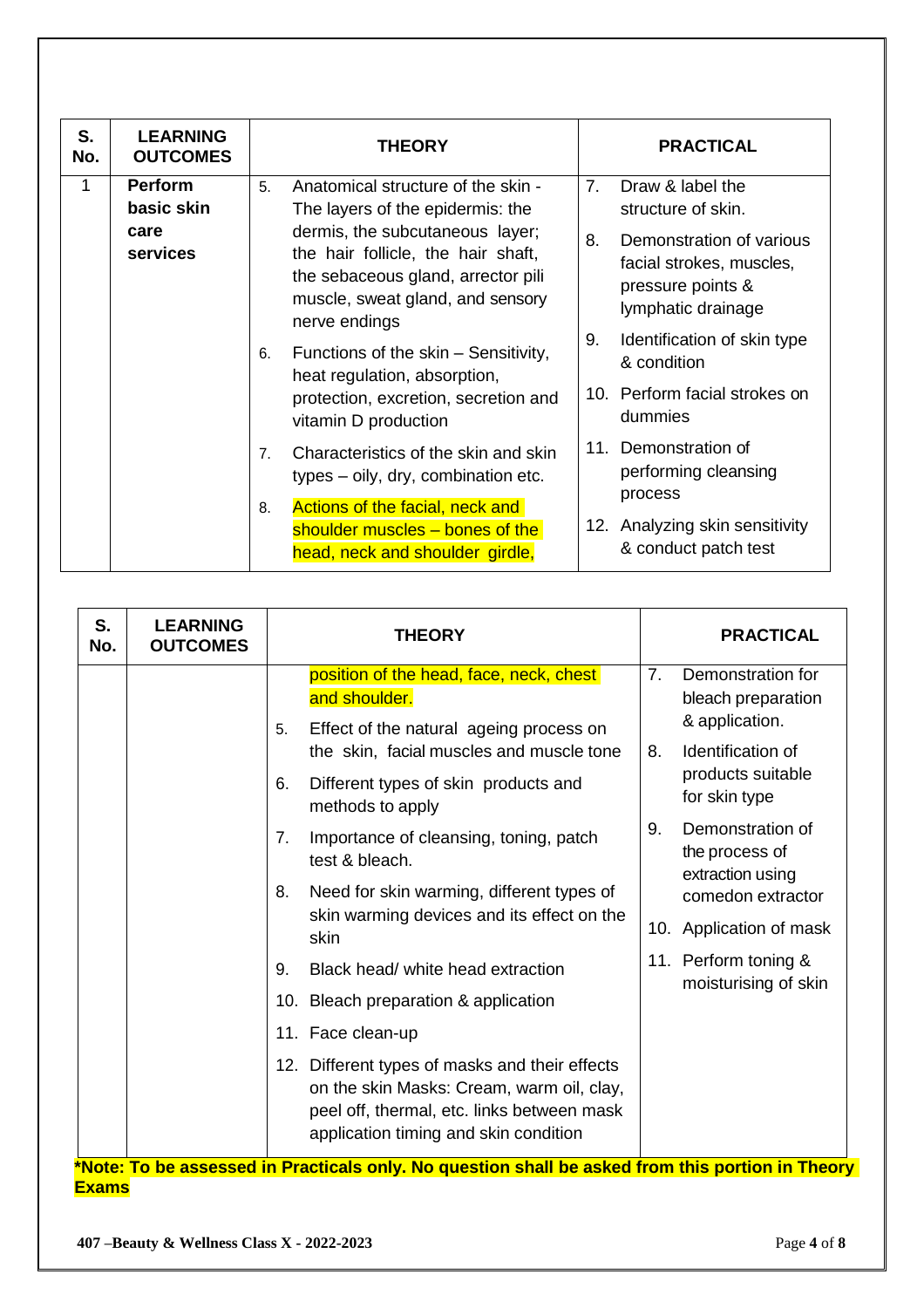## **UNIT 2: BASIC DEPILATION SERVICES**

| S.<br>No. | <b>LEARNING</b><br><b>OUTCOMES</b>                   | <b>THEORY</b>                                                                                                                                                                                                                                                                                                                                                                          | <b>PRACTICAL</b>                                               |  |
|-----------|------------------------------------------------------|----------------------------------------------------------------------------------------------------------------------------------------------------------------------------------------------------------------------------------------------------------------------------------------------------------------------------------------------------------------------------------------|----------------------------------------------------------------|--|
| 1.        | <b>Basic</b><br><b>Depilation</b><br><b>Services</b> | 1. Equipment, materials, products, techniques<br>and treatment planning for waxing                                                                                                                                                                                                                                                                                                     | 1. Conduct skin test to<br>check for reaction                  |  |
|           |                                                      | 2. Anatomy and physiology of skin that relates to<br>waxing treatment                                                                                                                                                                                                                                                                                                                  | 2. Assess the hair<br>growth pattern                           |  |
|           | Waxing                                               | 3. Contra-indications & contra-actions that affect<br>or restrict waxing treatments                                                                                                                                                                                                                                                                                                    | 3. Demonstrate pre- &<br>post preparation of                   |  |
|           |                                                      | 4. Understand how to work safely and effectively<br>when providing waxing treatments to the clients                                                                                                                                                                                                                                                                                    | client for waxing<br>4. Demonstration of the                   |  |
|           |                                                      | 5. Various techniques associated with and<br>working temperatures for the different types of                                                                                                                                                                                                                                                                                           | process for warming<br>the wax                                 |  |
|           |                                                      | hot wax and warm wax<br>6. Suitability of specific products based on hair<br>type/ hair growth                                                                                                                                                                                                                                                                                         | 5. Perform waxing<br>process as per<br>requirement             |  |
|           |                                                      | 7. Method of application and removal of waxing<br>products in relation to the direction of hair<br>growth<br>8. Advantages, disadvantages and limitations of<br>facial waxing and suitable alternative facial hair<br>removal procedures e.g. sugaring, tweezing,<br>shaving, depilatory creams, electrical<br>depilatory, abrasive mitts, depilation, intensive<br>pulse light, laser |                                                                |  |
| 2.        | <b>Threading</b>                                     | 1. Types of tools and materials used for<br>threading - e.g. scissors, disposable<br>eyebrow brush etc. materials: thread                                                                                                                                                                                                                                                              | 1. Select<br>threading<br>ools, materials and<br>equipment     |  |
|           |                                                      | 2. Types of products suitable for pre- and<br>post-threading services                                                                                                                                                                                                                                                                                                                  | 2. Demonstration of<br>threading process                       |  |
|           |                                                      | 3. Different types of threading techniques                                                                                                                                                                                                                                                                                                                                             | for hair removal                                               |  |
|           |                                                      | 4. Shape and proportion of the eyebrows in<br>relation to facial features and existing eyebrow<br>shape                                                                                                                                                                                                                                                                                | 3. Application of pre- &<br>post products during<br>threading. |  |
|           |                                                      | 5. Method to carry out the threading<br>techniques                                                                                                                                                                                                                                                                                                                                     |                                                                |  |
|           |                                                      | 6. Adapting the threading techniques to suit male<br>client requirements e.g. removing external hair<br>on ears and nose<br>Aftercare procedures and considerations for<br>threading services                                                                                                                                                                                          |                                                                |  |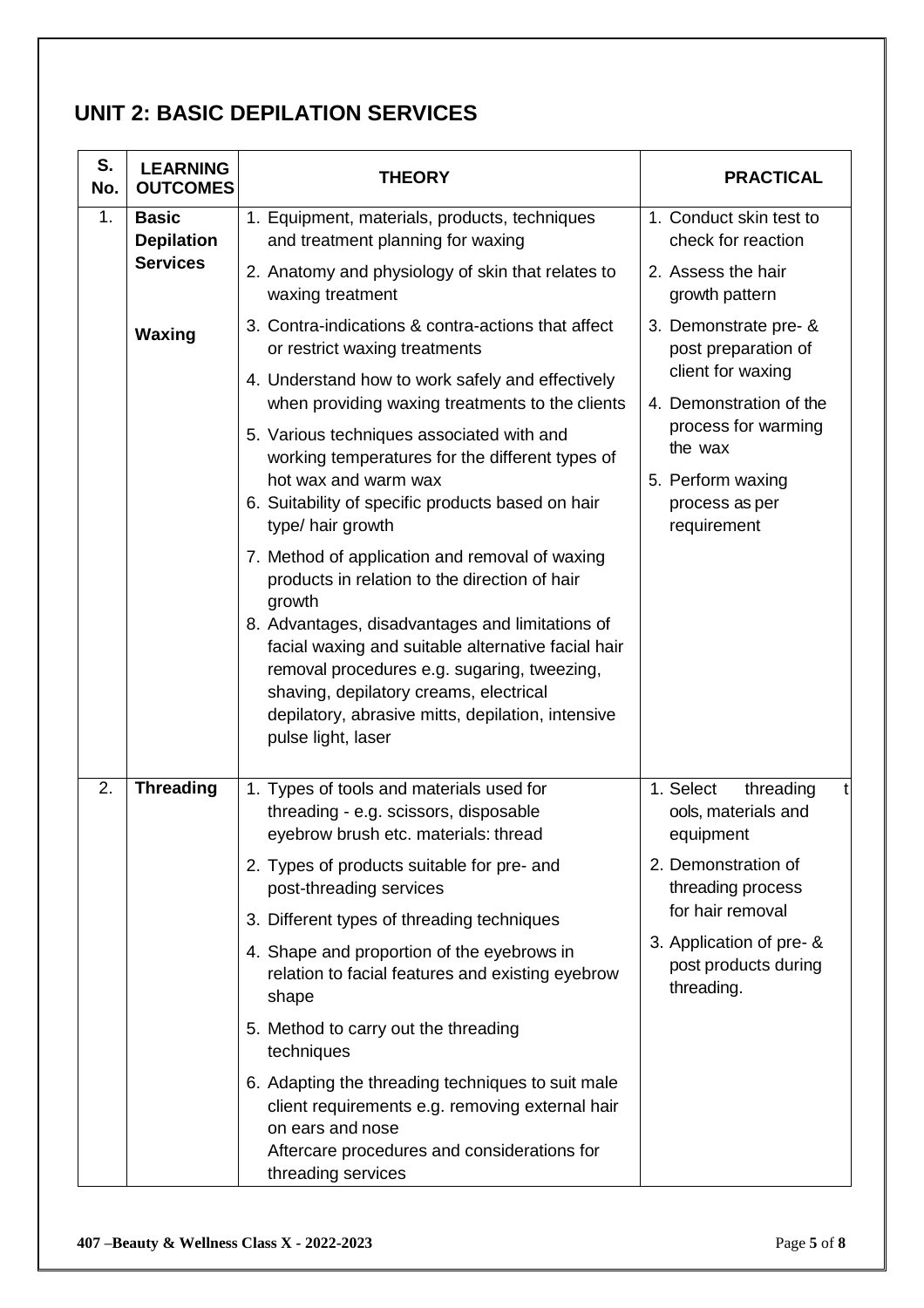## **UNIT 3: SIMPLE MAKE UP SERVICES**

| S.<br>No. | <b>LEARNING</b><br><b>OUTCOMES</b>                         | <b>THEORY</b>                                                                                                                                                                                                                                                                      | <b>PRACTICAL</b>                                                                                                                                                                                                                                                                                     |
|-----------|------------------------------------------------------------|------------------------------------------------------------------------------------------------------------------------------------------------------------------------------------------------------------------------------------------------------------------------------------|------------------------------------------------------------------------------------------------------------------------------------------------------------------------------------------------------------------------------------------------------------------------------------------------------|
| $1_{-}$   | <b>Perform</b><br><b>Simple Make</b><br><b>Up Services</b> | 1. Basic skin types and skin tones.<br>(Oily, dry, normal and<br>combination; Skin tone: Fair,<br>dark, pink, yellow, pale)<br>2. Select and apply the correct<br>make-up products to enhance<br>facial features, to suit the<br>client's needs and achieve the<br>desired effect  | Identify basic skin types and skin<br>l1.<br>tone correctly.<br>Select and apply the correct make-<br>2.<br>up products to enhance facial<br>features, suit client's needs and<br>achieve the desired effect.<br>Demonstration of different make-<br>l3.<br>ups: Day, Party and Evening<br>make-ups. |
|           |                                                            | 3. Various Make-up products:<br>Foundation, powder, blusher,<br>mascara, eye shadows, eye<br>liner, eyebrow pencil, lip liner<br>and lip stick/gloss, etc.<br>4. Basic bindi designs*<br>5. Different draping techniques.<br>3. Various make-up removal<br>products and procedures | Application of bindi design<br>4.<br>5.<br>Demonstration of draping<br>costumes on customer using<br>correct techniques and without<br>discomfort to the customer<br>Using make-up removers,<br>l3.<br>cleansers and toners to remove<br>make-up                                                     |

**\*Note: To be assessed in Practicals only. No question shall be asked from this portion in Theory Exams**

## **UNIT 4: CREATE A POSITIVE IMPRESSION AT THE WORKPLACE**

| S.<br>No. | <b>LEARNING</b><br><b>OUTCOMES</b>                                                                                   | <b>THEORY</b>                                                                                                                                                                      | <b>PRACTICAL</b>                                                                                                                                                        |
|-----------|----------------------------------------------------------------------------------------------------------------------|------------------------------------------------------------------------------------------------------------------------------------------------------------------------------------|-------------------------------------------------------------------------------------------------------------------------------------------------------------------------|
| $1_{-}$   | <b>Create Positive</b><br>impression at<br>work place<br>(Client care and<br>communication<br>in beauty<br>industry) | 1. Effective consultation<br>techniques to identify<br>treatment objectives<br>2. Effective communication<br>techniques when dealing<br>with clients<br>3. Professional etiquettes | Role plays to demonstrate right<br>consultation & communication<br>techniques with clients.<br>2. Demonstrate client handling<br>methods citing situational<br>examples |

#### **LIST OF EQUIPMENT/ MATERIALS:**

The list given is suggestive and an exhaustive list should be compiled from the feedback given by various by the teachers teaching the subject. Only basic tools, equipment and accessories should be procured by the Institution so that the routine tasks can be performed by the students regularly for practice and acquiring adequate practical experience.